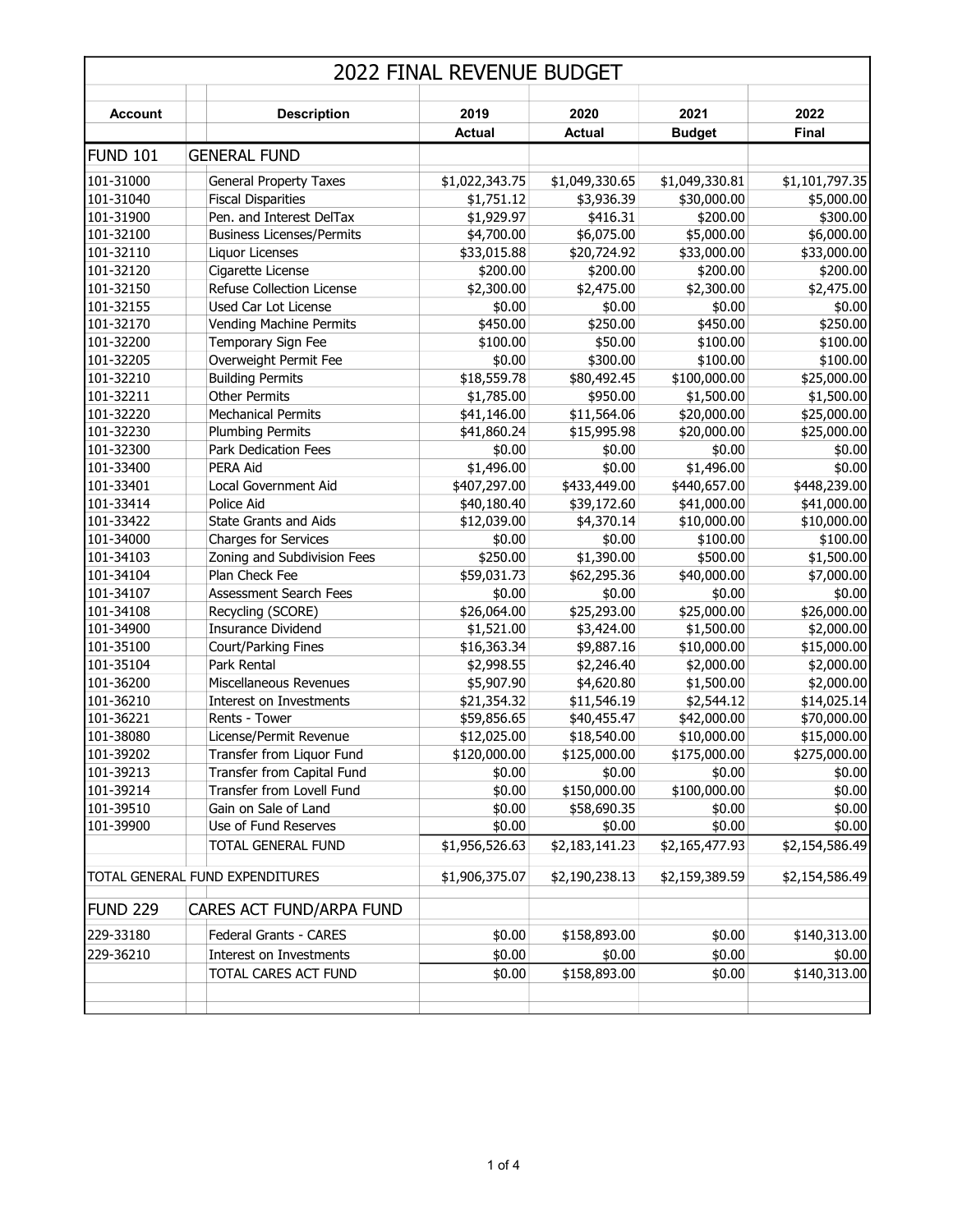| <b>Account</b>  | <b>Description</b>            | 2019          | 2020          | 2021          | 2022         |
|-----------------|-------------------------------|---------------|---------------|---------------|--------------|
|                 |                               | <b>Actual</b> | <b>Actual</b> | <b>Budget</b> | Final        |
| <b>FUND 310</b> | <b>CAPITAL PROJECTS</b>       |               |               |               |              |
| 310-32260       | <b>Equipment Sales</b>        | \$200.00      | \$0.00        | \$0.00        | \$0.00       |
| 310-33422       | <b>State Grants and Aids</b>  | \$8,500.00    | \$5,041.74    | \$0.00        | \$0.00       |
| 310-34109       | Donations - Capital - Fire    | \$60,000.00   | \$38,200.00   | \$50,000.00   | \$50,000.00  |
| 310-34111       | Donations - Capital - Other   | \$0.00        | \$0.00        | \$0.00        | \$0.00       |
| 310-35103       | Municipal Violation Bureau    | \$0.00        | \$0.00        | \$0.00        | \$0.00       |
| 310-36200       | Miscellaneous Revenues        | \$0.00        | \$0.00        | \$0.00        | \$0.00       |
| 310-36210       | Interest on Investments       | \$110,368.23  | \$81,899.65   | \$10,000.00   | \$10,000.00  |
| 310-38000       | <b>Gambling Revenues</b>      | \$24,295.15   | \$26,143.66   | \$15,000.00   | \$25,000.00  |
| 310-38050       | Cable TV Revenues             | \$6,430.56    | \$6,876.84    | \$6,000.00    | \$6,000.00   |
| 310-39200       | <b>Interfund Transfers</b>    | \$0.00        | \$0.00        | \$0.00        | \$0.00       |
| 310-39203       | Transfer from General Fund    | \$0.00        | \$0.00        | \$0.00        | \$0.00       |
| 310-39204       | Franchise Fees - Centerpoint  | \$86,525.00   | \$97,250.20   | \$90,000.00   | \$100,000.00 |
| 310-39205       | Franchise Fees - Connexus     | \$19,288.05   | \$26,511.09   | \$22,000.00   | \$25,000.00  |
| 310-39206       | Franchise Fees - Xcel         | \$50,377.21   | \$49,517.73   | \$55,000.00   | \$55,000.00  |
| 310-39900       | Use of Fund Reserves          | \$0.00        | \$0.00        | \$0.00        | \$0.00       |
|                 | TOTAL CAPITAL PROJECTS        | \$365,984.20  | \$331,440.91  | \$248,000.00  | \$271,000.00 |
| FUND 320        | <b>TIF 1-3</b>                |               |               |               |              |
| 320-31000       | <b>General Property Taxes</b> | \$0.00        | \$7,953.74    | \$0.00        | \$0.00       |
| 320-31050       | <b>Tax Increments</b>         | \$0.00        | \$0.00        | \$166,459.00  | \$256,814.00 |
| 320-35205       | Capital Contributions         | \$0.00        | \$0.00        | \$0.00        | \$0.00       |
| 320-36210       | Interest on Investments       | \$0.00        | \$35.55       | \$0.00        | \$0.00       |
|                 | <b>TOTAL</b>                  | \$0.00        | \$7,989.29    | \$166,459.00  | \$256,814.00 |
|                 |                               |               |               |               |              |
| <b>FUND 405</b> | PARK DEDICATION FUND          |               |               |               |              |
| 405-32300       | Park Dedication Fees          | \$0.00        | \$84,525.00   | \$24,000.00   | \$0.00       |
| 405-36210       | Interest on Investments       | \$3,767.49    | \$1,997.29    | \$0.00        | \$0.00       |
| 405-39900       | Use of Fund Reserves          | \$0.00        | \$0.00        | \$0.00        | \$3,000.00   |
|                 | <b>TOTAL</b>                  | \$3,767.49    | \$86,522.29   | \$24,000.00   | \$3,000.00   |
|                 |                               |               |               |               |              |
| <b>FUND 417</b> | 2017 STREET IMPROVEMENTS      |               |               |               |              |
| 417-36210       | Interest on Investments       | \$937.99      | \$298.31      | \$0.00        | \$0.00       |
| 417-39300       | Proceeds-Gen Long-term Debt   | \$0.00        | \$0.00        | \$0.00        | \$0.00       |
| 417-39320       | Premiums on Bonds Sold        | \$0.00        | \$0.00        | \$0.00        | \$0.00       |
|                 | <b>TOTAL</b>                  | \$937.99      | \$298.31      | \$0.00        | \$0.00       |
|                 |                               |               |               |               |              |
| FUND 418        | 2018 LAKE DRIVE PROJECT       |               |               |               |              |
| 418-36210       | Interest on Investments       | \$4,458.49    | \$69.37       | \$0.00        | \$0.00       |
| 418-39300       | Proceeds-Gen Long-term Debt   | \$0.00        | \$0.00        | \$0.00        | \$0.00       |
| 418-39320       | Premiums on Bonds Sold        | \$0.00        | \$0.00        | \$0.00        | \$0.00       |
|                 | <b>TOTAL</b>                  | \$4,458.49    | \$69.37       | \$0.00        | \$0.00       |
| FUND 419        | <b>19 STREET IMPROVEMENTS</b> |               |               |               |              |
| 419-36100       | <b>Special Assessments</b>    | \$0.00        | \$4,779.22    | \$2,535.87    | \$2,296.08   |
| 419-36210       | Interest on Investments       | \$0.00        | \$0.00        | \$0.00        | \$0.00       |
| 419-39213       | Transfer from Capital Fund    | \$0.00        | \$94,400.00   | \$0.00        | \$0.00       |
|                 | <b>TOTAL</b>                  | \$0.00        | \$99,179.22   | \$2,535.87    | \$2,296.08   |
| FUND 421        | 21 STREET IMPROVEMENTS        |               |               |               |              |
| 421-36100       | <b>Special Assessments</b>    | \$0.00        | \$0.00        | \$0.00        | \$7,240.44   |
| 421-36210       | Interest on Investments       | \$0.00        | \$0.00        | \$0.00        | \$0.00       |
| 421-39213       | Transfer from Capital Fund    | \$0.00        | \$0.00        | \$213,200.00  | \$0.00       |
|                 | <b>TOTAL</b>                  | 2\$67.00      | \$0.00        | \$213,200.00  | \$0.00       |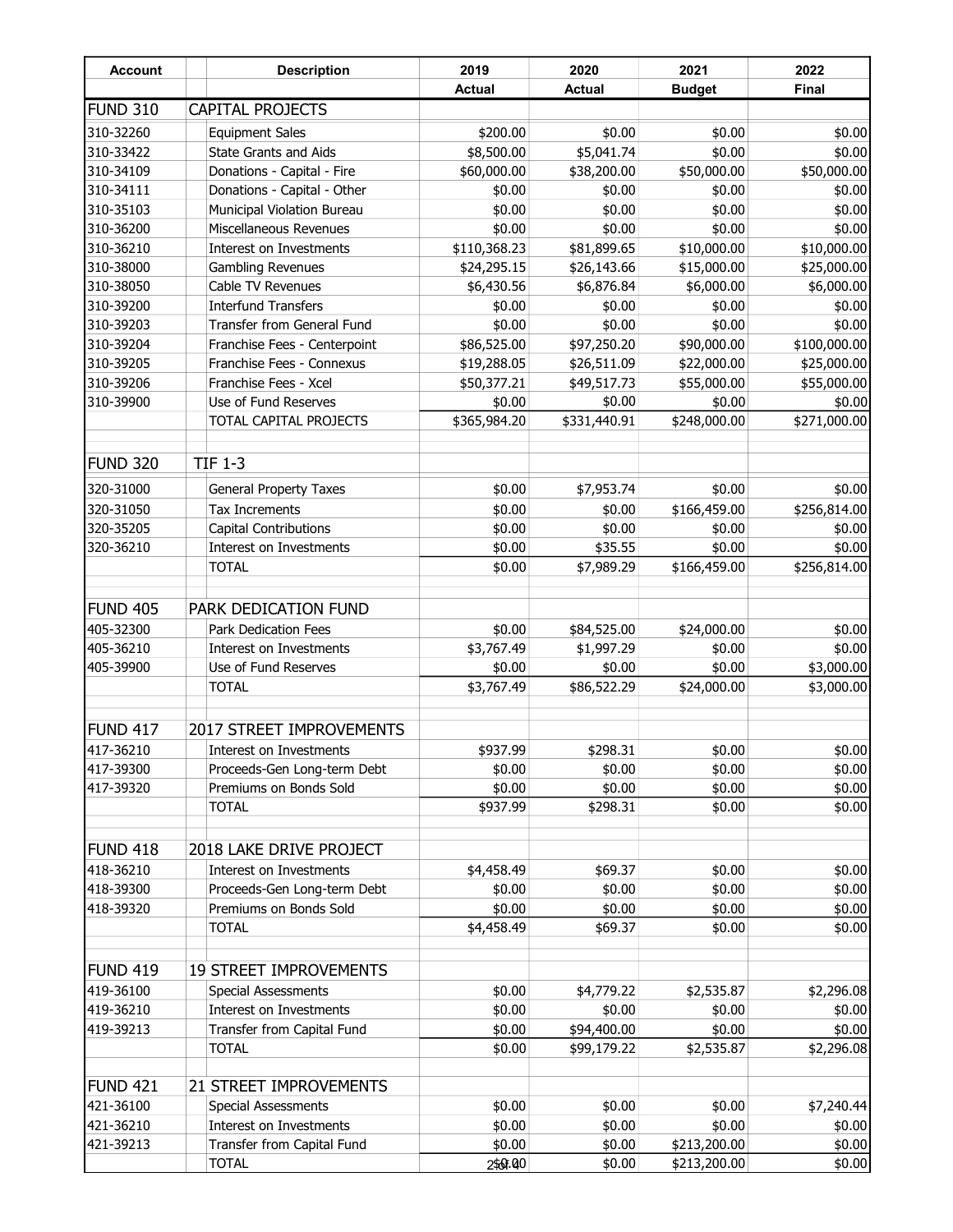| <b>Account</b>         | <b>Description</b>                                    | 2019             | 2020             | 2021             | 2022             |
|------------------------|-------------------------------------------------------|------------------|------------------|------------------|------------------|
|                        |                                                       | <b>Actual</b>    | <b>Actual</b>    | <b>Budget</b>    | <b>Final</b>     |
|                        |                                                       |                  |                  |                  |                  |
| <b>FUND 422</b>        | <b>22 STREET IMPROVEMENTS</b>                         |                  |                  |                  |                  |
| 422-36100<br>422-36210 | <b>Special Assessments</b><br>Interest on Investments | \$0.00<br>\$0.00 | \$0.00<br>\$0.00 | \$0.00<br>\$0.00 | \$0.00<br>\$0.00 |
| 422-39213              | Transfer from Capital Fund                            | \$0.00           | \$0.00           | \$0.00           | \$184,000.00     |
|                        | <b>TOTAL</b>                                          | \$0.00           | \$0.00           | \$0.00           | \$184,000.00     |
| <b>FUND 551</b>        | 16 NORTH METRO GO                                     |                  |                  |                  |                  |
| 551-39207              | Franchise Fess - Cable                                | \$4,125.51       | \$4,146.18       | \$4,071.00       | \$4,089.79       |
| 551-39300              | Proceeds-Gen Long-term Debt                           | \$0.00           | \$0.00           | \$0.00           | \$0.00           |
| 551-39310              | Proceeds-Gen Obligation Bond                          | \$0.00           | \$0.00           | \$0.00           | \$0.00           |
|                        |                                                       | \$4,125.51       | \$4,146.18       | \$4,071.00       | \$4,089.79       |
| <b>FUND 585</b>        | 04 STREET - OAK LANE                                  |                  |                  |                  |                  |
| 585-31000              | <b>General Property Taxes</b>                         | \$0.00           | \$0.00           | \$0.00           | \$0.00           |
| 585-39203              | <b>Special Assessments</b>                            | \$0.00           | \$15,090.60      | \$0.00           | \$0.00           |
| 585-36210              | Interest on Investments                               | \$158.70         | \$0.00           | \$0.00           | \$0.00           |
|                        | <b>TOTAL</b>                                          | \$158.70         | \$15,090.60      | \$0.00           | \$0.00           |
|                        |                                                       |                  |                  |                  |                  |
| <b>FUND 591</b>        | 14 STREET - VARIOUS                                   |                  |                  |                  |                  |
| 591-31000              | <b>General Property Taxes</b>                         | \$11,444.32      | \$8,845.94       | \$68,444.49      | \$67,184.49      |
| 591-36100              | <b>Special Assessments</b>                            | \$12,434.07      | \$10,403.72      | \$9,944.80       | \$8,810.61       |
| 591-36210              | Interest on Investments                               | \$2,999.08       | \$951.35         | \$0.00           | \$0.00           |
|                        | <b>TOTAL</b>                                          | \$26,877.47      | \$20,201.01      | \$78,389.29      | \$75,995.10      |
| <b>FUND 592</b>        | <b>15 STREET - VARIOUS</b>                            |                  |                  |                  |                  |
| 592-31000              | <b>General Property Taxes</b>                         | \$45,942.37      | \$66,835.44      | \$83,599.26      | \$82,086.67      |
| 592-36100              | <b>Special Assessments</b>                            | \$33,769.92      | \$30,328.46      | \$27,114.65      | \$25,151.99      |
| 592-39213              | Transfer from Capital Fund                            | \$166,671.90     | \$27,562.16      | \$0.00           | \$0.00           |
| 592-36210              | Interest on Investments                               | \$2,586.93       | \$2,415.08       | \$0.00           | \$0.00           |
|                        | <b>TOTAL</b>                                          | \$248,971.12     | \$127,141.14     | \$110,713.91     | \$107,238.66     |
| FUND 599               | POLICE BUILDING                                       |                  |                  |                  |                  |
| 599-31000              | <b>General Property Taxes</b>                         | \$63,413.92      | \$62,154.58      | \$0.00           | \$0.00           |
| 599-36210              | Interest on Investments                               | \$402.19         | \$183.68         | \$0.00           | \$0.00           |
|                        | <b>TOTAL</b>                                          | \$63,816.11      | \$62,338.26      | \$0.00           | \$0.00           |
| FUND 609               | MUNICIPAL LIQUOR FUND                                 |                  |                  |                  |                  |
| 609-36200              | Miscellaneous Revenues                                | \$2,030.00       | \$329.60         | \$0.00           | \$0.00           |
| 609-36210              | Interest on Investments                               | \$15,942.92      | \$5,986.57       | \$5,000.00       | \$2,000.00       |
| 609-37811              | Liquor Sales                                          | \$950,037.63     | \$1,275,014.76   | \$990,000.00     | \$1,100,000.00   |
| 609-37812              | Beer Sales                                            | \$1,475,770.32   | \$2,017,859.75   | \$1,500,000.00   | \$1,700,000.00   |
| 609-37813              | <b>Wine Sales</b>                                     | \$563,178.13     | \$684,767.40     | \$620,000.00     | \$625,000.00     |
| 609-37814              | Miscellanous Sales                                    | \$215,017.83     | \$279,251.85     | \$242,000.00     | \$250,800.00     |
| 609-37814              | Soda Sales                                            |                  |                  | \$30,000.00      | \$32,000.00      |
| 609-37814              | <b>Tobacco Sales</b>                                  |                  |                  | \$200,000.00     | \$206,000.00     |
| 609-37814              | <b>Ice Sales</b>                                      |                  |                  | \$12,000.00      | \$12,800.00      |
| 609-37830              | Case Deposit/Return                                   | -\$346.36        | $-$ \$290.00     | \$0.00           | \$0.00           |
| 609-37840              | Cash Over/Short                                       | $-$ \$490.71     | $-$140.79$       | -\$300.00        | $-$150.00$       |
| 609-37841              | Gift Certificate Redemption                           | $-$ \$965.00     | $-$ \$965.00     | $-$1,000.00$     | $-$1,000.00$     |
| 609-39900              | Use of Fund Reserves                                  | \$0.00           | \$0.00           | \$0.00           | \$15,000.00      |
| 609-39999/33439        | Prior Period Adj/Pension                              | \$496.00         | \$674.00         | \$0.00           | \$0.00           |
|                        | <b>TOTAL</b>                                          | \$3,220,670.76   | \$4,262,488.14   | \$3,355,700.00   | \$3,691,650.00   |